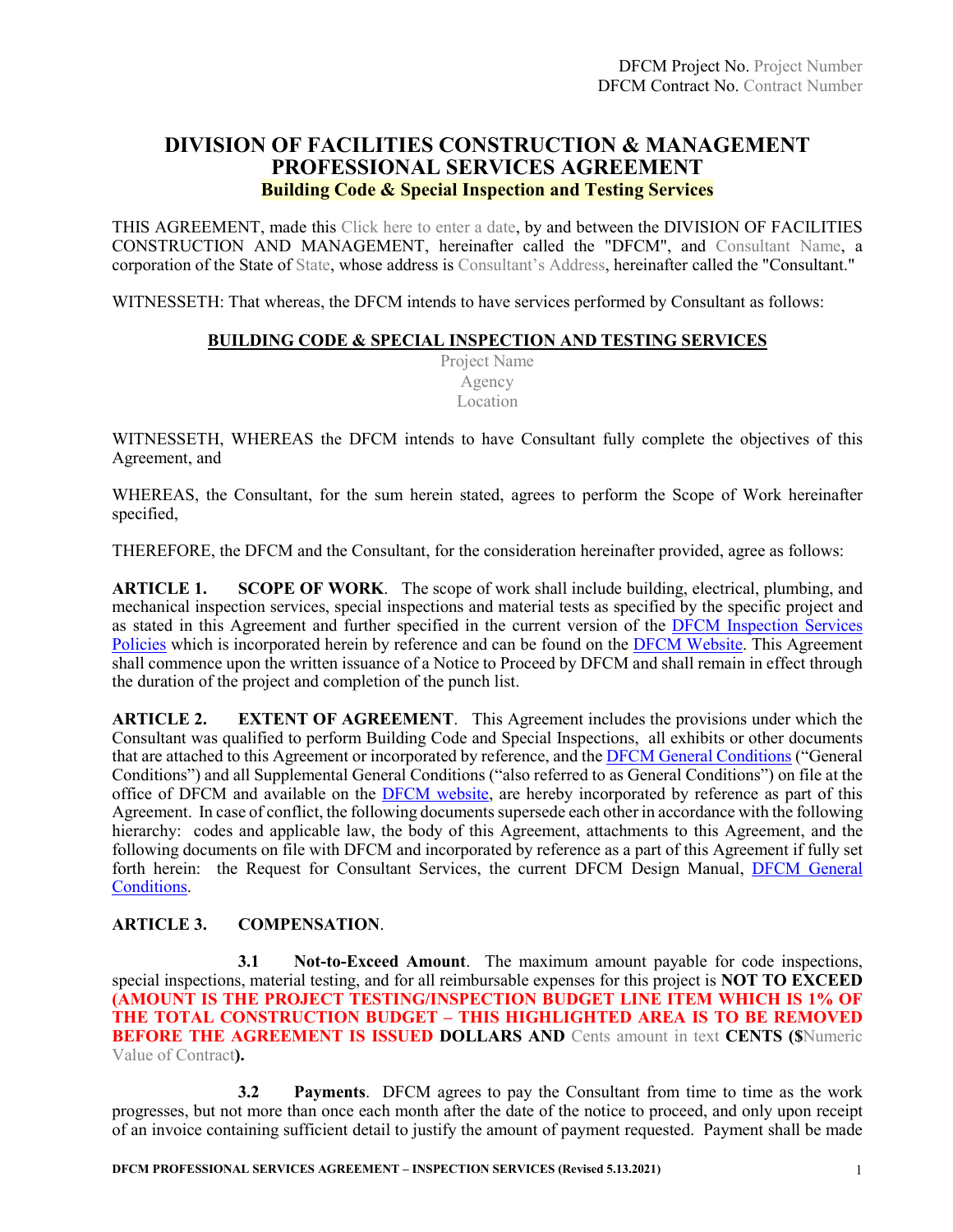within thirty (30) days of the DFCM's receipt of the Consultant's invoice except that this requirement shall not apply to any amount: (a) for which the Consultant's invoice does not provide sufficient detail to demonstrate payment is due, (b) that the DFCM disputes is due under the terms of the agreement, or (c) reasonably withheld by the DFCM to cover any default or failure to perform by the Consultant. To the extent that the amount due DFCM for any such default or failure to perform exceeds any amount that would otherwise be due the Consultant, the Consultant shall be liable for such excess to the DFCM. The DFCM may seek enforcement of such obligation by legal action, and if such is necessary, shall recover the related costs and attorney fees. Notwithstanding the above, the DFCM agrees that the Consultant is not responsible for damages arising directly or indirectly from any delays for causes beyond the Consultant's control. The DFCM shall provide written notice to the Consultant of any adjustment to or rejection of Consultant's invoice.

**3.3 Interest.** Except as otherwise provided by law, if any payment is late based upon the provisions of this Agreement, the Consultant shall be paid interest in an amount equal to the published Wall Street Journal prime rate plus 2%. The published Wall Street Journal Prime Rate shall be determined using such rate that is published closest to the  $1<sup>st</sup>$  of the month for each month of the late period. The amount of payment of interest shall be apportioned using such rate(s) for the late period.

**3.4 Acceptance of Payments.** The acceptance by the Consultant of a payment without a written protest filed with DFCM within 3 calendar days of receipt of such payment, shall release the DFCM from all claims and all liability to the Consultant for fees and costs of the performance of the services associated with the services related to such payment pursuant to this Agreement.

**3.5 Determination of Costs.** DFCM is relying on the expertise of Consultant in preparing the refined scope of work in order to assure that the inspection activities are defined and performed at a level necessary to fulfill all safety and contract documents compliance issues. Both parties shall cooperate in good faith to sequence inspections in order to reduce costs while assuring proper performance. Payments shall be determined as follows:

3.5.1 Number of inspection hours multiplied by the hourly rate in Exhibit A.

3.5.2 Number of trips multiplied by the trip expense for the project identified in Exhibit A. Trip expense shall include time and transportation to and from the job site. All billable trips must be requested in advance by the Contractor's superintendent or DFCM's Building Official (hereinafter "Building Official").

3.5.3 **Incidental Services/Reimbursements.** Consultant shall provide all services as established by standard professional custom and practice. The Consultant reimbursements for this project have been estimated as a NOT-TO-EXCEED part of the fee and are allowed on (with no mark-up) as follows:

1. Travel/Lodging/Meals:only for the members whose distance of travel from their office to the site is greater than 100 miles from the servicing office location. Must have prior written approval from DFCM:

a. Travel: flights shall be coach on commercial airlines; personnel vehicle use will be reimbursed at the current Federally allowed reimbursement rate per mile; and incidental travel (taxi, bus, airport long term parking only, and other ground transportation) submit an original receipt for each item (tips for taxi, baggage, etc. are not reimbursable);

b. Lodging may be booked through the state and will be reimbursed at either the actual cost or the state rate (whichever is less). Tips for baggage, maid service, doormen, etc. are not reimbursable. The state rates are located at the following web address: [State Travel](http://fleet.utah.gov/state-travel-a/)  [Website;](http://fleet.utah.gov/state-travel-a/)

c. For in-state travel, meal per diems are allowed at the state rate as identified at the following web address (tips and tax on meals are included in the per diem amount): [State Travel Website;](http://fleet.utah.gov/state-travel-a/)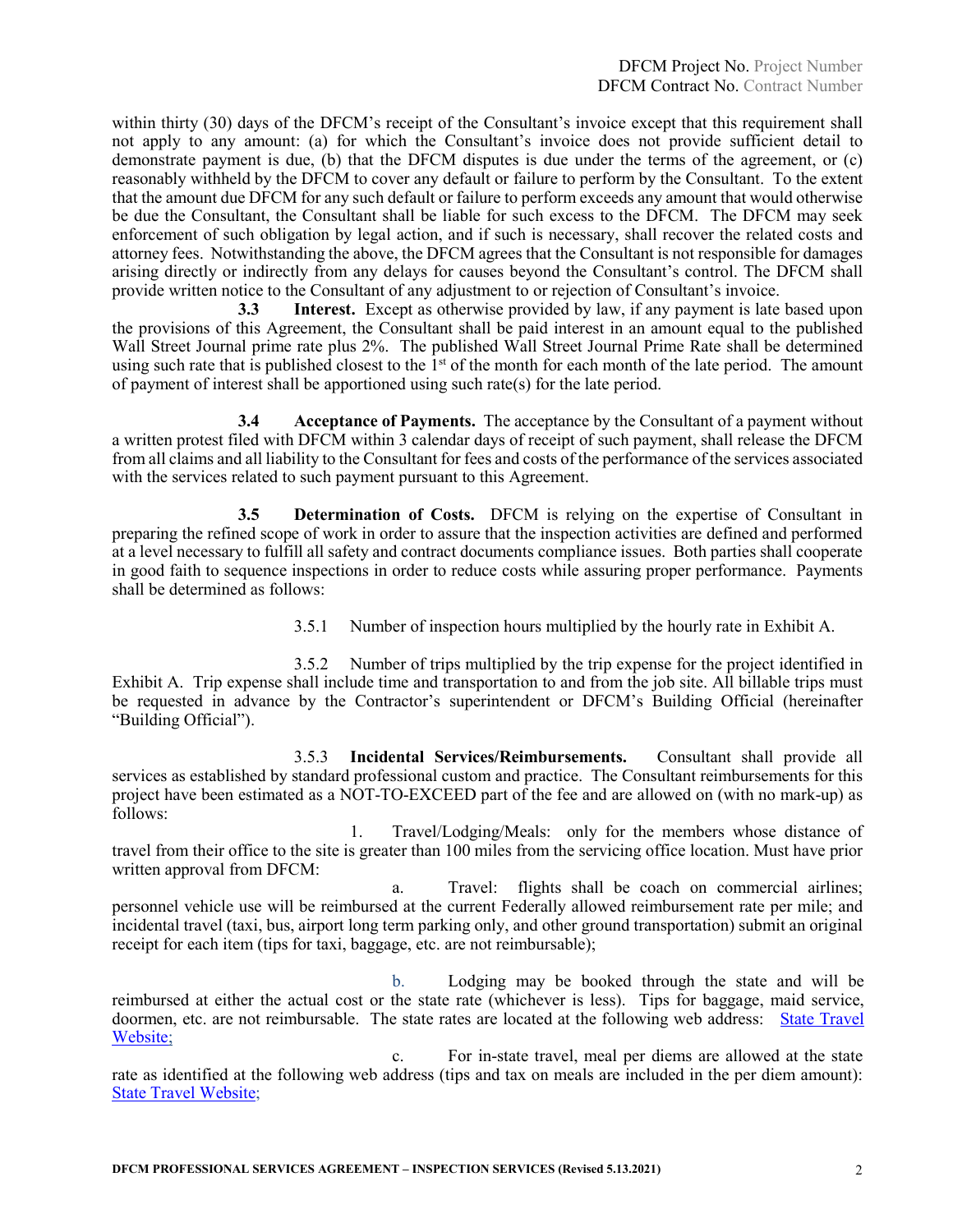d. For consultants traveling from out-of-state, meal per diems are allowed at the state rate as identified at the following address (tips and tax on meals are included in the per diem amount): [State Travel Website;](http://fleet.utah.gov/state-travel-a/)

2. **Miscellaneous**: e.g. express mail, photos, long distance calls. An original invoice must be submitted for each item.

Exceptions to the above shall be approved by the DFCM Director in writing.

3.5.4 Fees for material testing and special inspection expenses shall be calculated by multiplying the hours and the type of tests performed by the applicable rates in Exhibit A.

3.5.5 The Consultant fee may include a management fee for overseeing the work of special inspection and materials testing Subconsultants. The fee for such work shall be 10% of the Subconsultant's fee for said services. The Consultant shall not be paid a management fee for special inspections and material testing services provided by the Consultant.

#### **ARTICLE 4. CHANGES IN WORK.**

**4.1 Agreement Modifications**. Any changes in the scope of the services to be performed under this Agreement shall be in the form of a written modification to this Agreement, mutually agreed to and signed by duly authorized representatives of both parties, specifying any such changes, fee adjustments resulting therefrom, any adjustment in time of performance, or any other significant factors arising from the changes in the scope of services. Said modification must be signed by both DFCM and Consultant **IN ADVANCE** of the Consultant performing the work that is the subject of the change. It shall be the responsibility of the Consultant to notify the DFCM of any work it may contend is beyond the scope of this Agreement in advance of the performance of such work.

**4.2 Scope of Work Change**. Consultant shall immediately notify DFCM of substantial changes in building plans, specifications, Contractor's schedule or planned scope of work that may affect the guaranteed maximum price amount. Change of the guaranteed maximum price amount caused by substantial changes must be negotiated and agreed to in writing in advance by DFCM and Consultant as a modification to this Agreement. No adjustment in the not-to-exceed contract amount shall be paid if Consultant fails to notify DFCM of substantial changes when the change occurs.

#### **ARTICLE 5. CONSULTANT'S DUTIES.**

#### **5.1 Responsibilities, In General.**

5.1.1 Discipline and Competence. The Consultant shall enforce strict discipline and good order among the Consultant's employees, it's Subconsultants, agents, representatives and other persons performing under this Agreement. The Consultant shall not permit employment of unfit persons or persons not skilled in tasks assigned to them. Consultant and Subconsultants shall always conduct themselves in a professional and courteous manner. Methods of intimidation, anger, or other non-professional conduct will be grounds for termination of the offending person or the termination of this Agreement, as determined by the DFCM. Consultant must perform in a manner that is consistent with customary practices.

5.1.2 Standard of Care.The services of Consultant and its Subconsultants, if any, shall be performed in accordance with and judged solely by the standard of care exercised by members of their respective professions having substantial experience providing similar services on projects similar in type, magnitude and complexity to the Project that is the subject of this Agreement. The Consultant shall be liable to the DFCM or the State of Utah for claims, liabilities, additional burdens, penalties, damages or third-party claims (i.e. a Contractor claim against DFCM or the State of Utah), to the extent caused by any errors or omissions that do not meet this standard of care.

#### **5.2 Building Inspections.**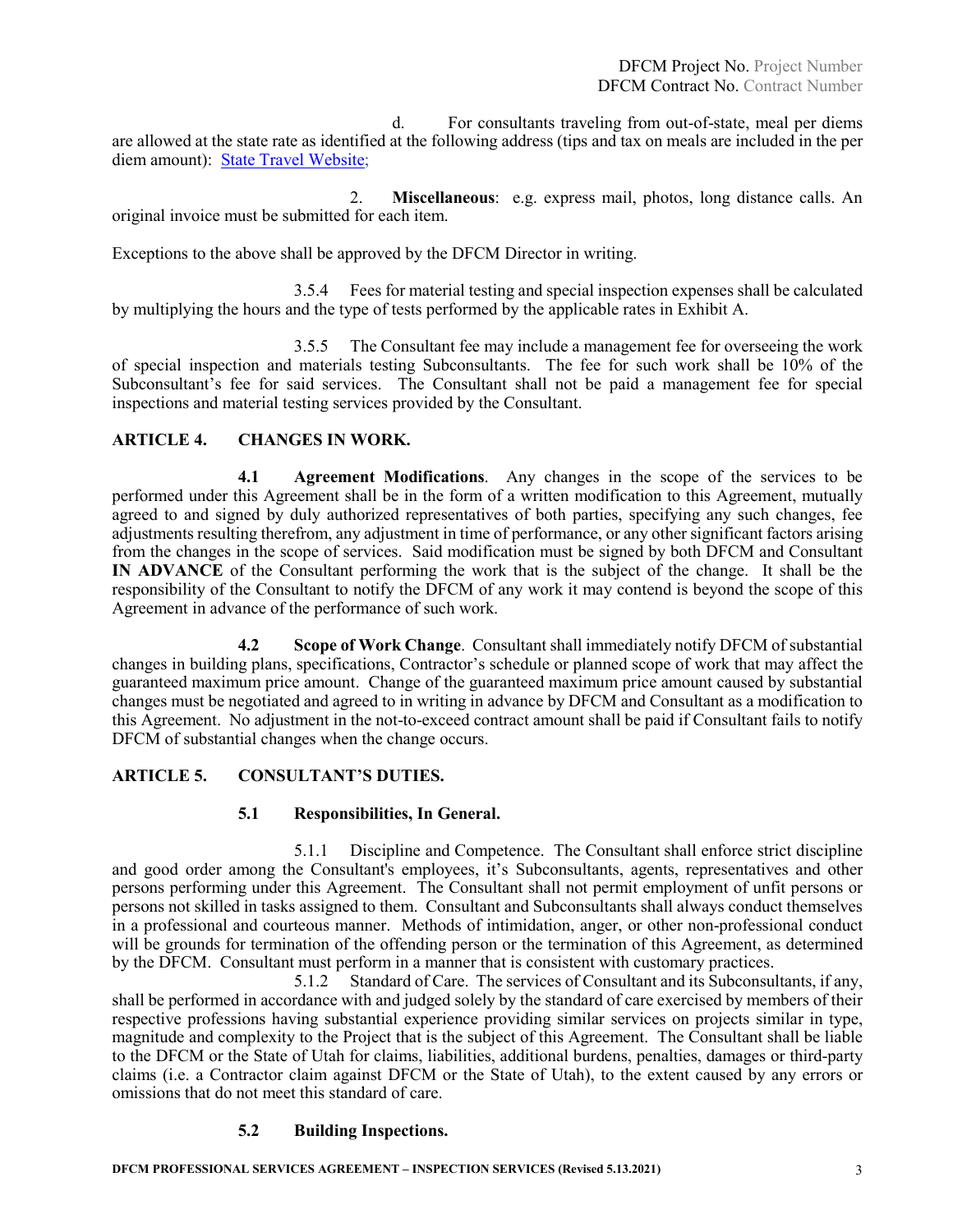5.2.1 All inspections shall be in conformance with the State adopted Building, Electrical, Mechanical, and Plumbing Codes and the DFCM's specifications as contained in the construction documents.

5.2.2 The inspector will report directly to the Building Official. The inspector will perform inspection and other services as directed by the Building Official.

5.2.3 All of the Consultant's inspectors (including special inspectors) must be licensed in the State of Utah in one or more of the following areas. Inspector: I Combination, I UBC, I NEC, I IPC and I IMC. All inspectors will submit qualifications to be approved by the Building Official. Inspectors will not perform inspections in trade areas for which they are not properly licensed by the State of Utah.

5.2.4 Consultant shall notify the Building Official at least two business days prior to any change in the primary person performing on-site inspections. The replacement inspector is subject to approval by the Building Official.

5.2.5 Consultant shall regularly visit site and make note of any work which has been covered without being inspected. Consultant shall immediately notify the Building Official of any work that has been covered without inspection.

#### **5.3 Special Inspections and Materials Tests.**

5.3.1 Consultant is responsible to oversee the special inspections and material tests for the project. Duties include but are not limited to: site supervision, inspection coordination, test and inspection management, personnel management, reporting, conflict resolution and billing.

5.3.2 Consultant shall submit qualification of special inspectors and material testing personnel to the Building Official for approval. Personnel are not permitted on site until they have been approved.

5.3.3 Consultant shall meet with Subconsultants prior to beginning work to discuss the scope of the project. Consultant shall coordinate the work of Subconsultants to ensure that all required special inspections and materials tests are completed in a timely and efficient manner.

5.3.4 Consultant shall ensure that special inspecting/testing personnel have access to relevant construction documents before beginning their work.

5.3.5 Consultant shall periodically visit site to oversee the work of the Subconsultants. Time spent on site managing the inspection services and overseeing Subconsultants is not billable, except for management visits included as part of the attached cost proposal.

5.3.6 The Consultant shall not receive a financial benefit from the fees that are charged by a Subconsultant other than the management fee allowed in Article 3.3.5, Compensation.

**5.4 Time Frame for Services.** The Consultant shall complete the scope of work in a manner to achieve any milestones identified in the Solicitation for Consultant Services or the attachments to this Agreement. The full scope of work shall be completed by Click here to enter a date**.** Consultant shall be responsible to DFCM for any damages related to delay in providing the services under this Agreement including delays caused to third parties where DFCM may be held liable where any of such delays are due to the act, error or omission of Consultant under this Agreement.

**5.5 Use of "Sales Agents."** The Consultant warrants that no sales agent has been employed or retained except as indicated in writing to DFCM.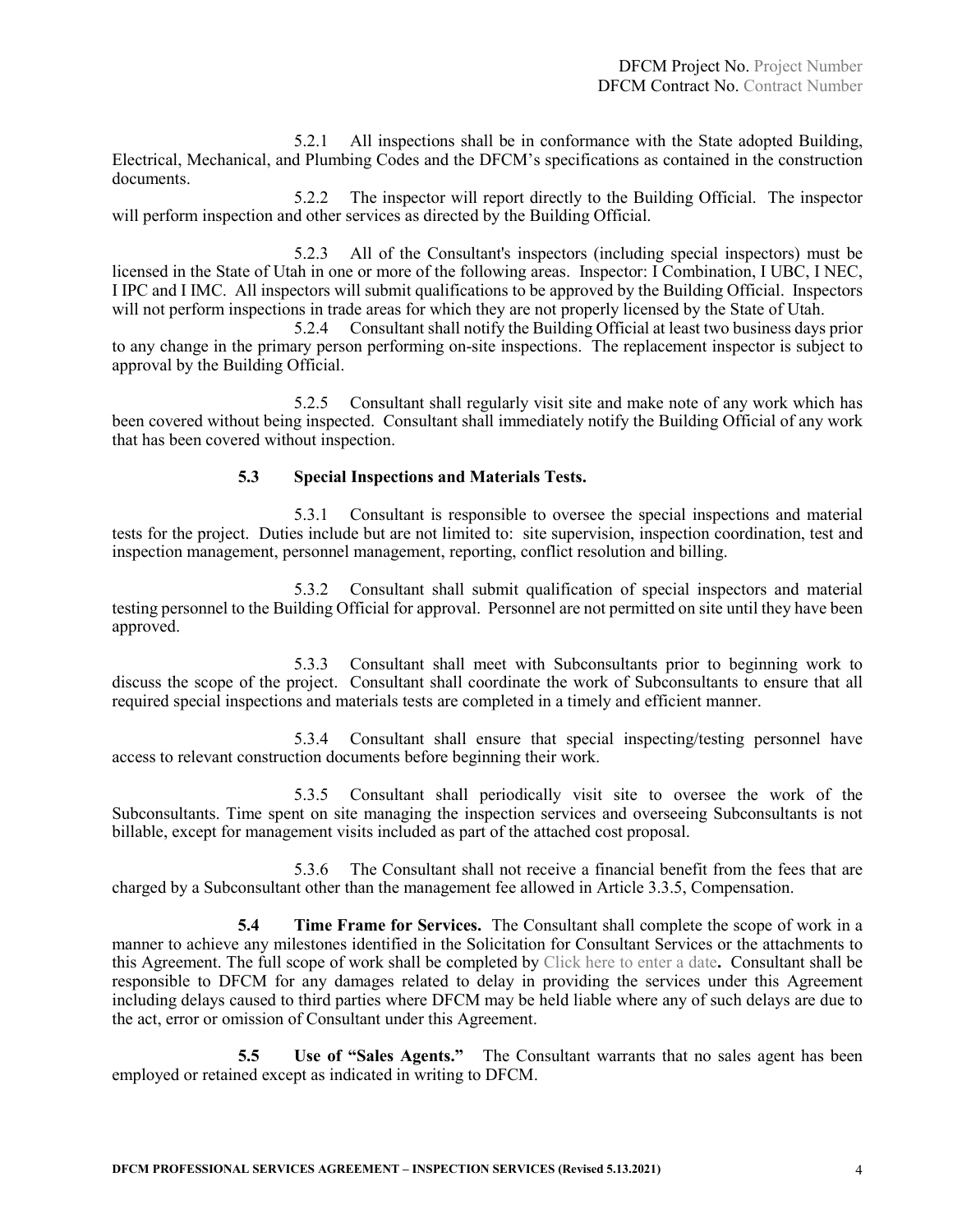**5.6 Laws, Codes and Regulations.** Consultant and its Subconsultants shall use their best efforts consistent with the Standard of Care stated herein to comply with laws, codes, rules, regulations, ordinances and quality requirements applicable to the Project.

### **ARTICLE 6. BUILDING INSPECTION PROCEDURES**

#### **6.1 Building, Mechanical, Electrical, and Plumbing Inspections.**

6.1.1 The Contractor's superintendent will contact the Consultant to arrange for building inspections. The Consultant shall respond to all inspection requests no later than one (1) business day after receiving the request. If the Consultant cannot respond within this time period, he shall find a qualified Subconsultant and notify the Building Official prior to the inspection. The Consultant shall not initiate an inspection without an advance request from the Contractor's superintendent or the Building Official. Consultant shall immediately notify the Building Official if Consultant believes that inspections are required which are not being requested by the Contractor.

monthly invoice.

6.1.2 Consultant shall make note of all retests and associated expenses on the

6.1.3 The Consultant's inspector, upon request, shall show proper identification to the Contractor. Any site-specific security clearance requirements must be complied with by the Consultant and Subconsultants.

compliance with:

- 6.1.4 Standards for all inspections. Inspections shall indicate whether there is
	- a. Current edition of the applicable building codes.
	- b. Project drawings and specifications.
	- c. Manufacturers recommendations and installation instructions.
	- d. Applicable DFCM construction standards.

#### **6.2 Special Inspections and Materials Tests.**

6.2.1 The special inspections and material tests will be conducted according to the project's construction documents and specifications and according to standard material testing and inspection practices. Additional inspections/tests may be requested by the DFCM.

6.2.2 Contractor's superintendent will contact Consultant to schedule special inspections and material tests. Consultant will then schedule the appropriate personnel to complete the inspections or tests. Consultant will inform personnel of type of inspection, time requested, and location of work. The Consultant shall respond to all inspection requests no later than one (1) business day after receiving the request. If the Consultant cannot respond within this time period, he shall find a qualified Subconsultant and notify the Building Official prior to the inspection.

6.2.3 Consultant shall provide an on-site sign-in log for inspection/testing personnel. The log shall include the time the inspector arrived and left, the type of inspection or test, and the inspector's name. The inspection/testing personnel shall complete the log entries before leaving the site.

6.2.4 Consultant shall document all failed inspections and tests on monthly invoices and the expense associated with retesting.

# **ARTICLE 7. SUBCONSULTANTS**

**DFCM PROFESSIONAL SERVICES AGREEMENT – INSPECTION SERVICES (Revised 5.13.2021)** 5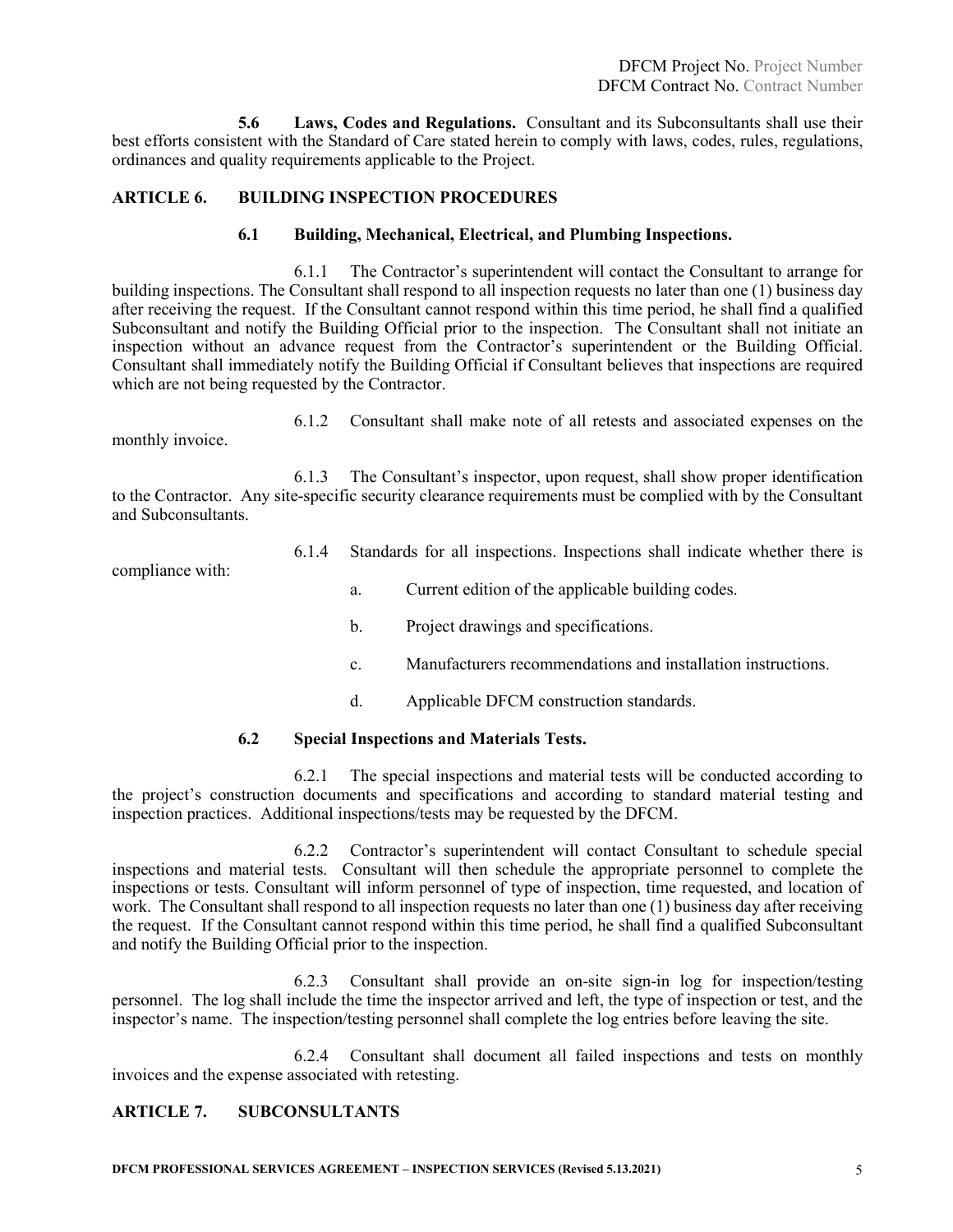#### **7.1 Required Approval.**

7.1.1 Subconsultants listed in Exhibit A shall be used for this work and not replaced during the course of this Agreement except with the advance written approval of the Building Official after complying with the following criteria.

a. The Consultant has established in writing that the change is in the best interest of the State of Utah.

b. The Consultant has established an appropriate reason for the change which may include, but is not limited to, the following reasons: the original Subconsultant has failed to perform, the original Subconsultant is not qualified or capable of performing, and/or the original Subconsultant has requested in writing to be released.

c. The circumstances related to the request do not indicate any bad faith in the original inclusion of the Subconsultant.

7.1.2 The Consultant shall not contract with a proposed person or entity to whom the DFCM has made a reasonable and timely objection. The Consultant shall not be required to contract with anyone to whom the Consultant has made reasonable objection.

7.1.3 The change in Subconsultants shall be evidenced by a modification to this Agreement. This modification shall also address any impact the change may have on the fees contained in Exhibit A.

#### **7.2 Subconsultant Relations.**

7.2.1 By appropriate enforceable agreement, the Consultant shall require each Subconsultant to be bound to the Consultant by the terms of this Agreement, and to assume toward the Consultant all the obligations and responsibilities which the Consultant, by this Agreement, assumes towards the DFCM.

7.2.2 Each Subconsultant agreement shall preserve and protect the rights of the DFCM and Consultant under this Agreement with respect to the work to be performed by the Subconsultant so that subcontracting thereof will not prejudice such rights, and shall allow to the Subconsultant, unless specifically provided otherwise in the Subconsultant agreement, the benefit of all rights and remedies against the Consultant that the Consultant, by this Agreement, has against the DFCM.

**7.3 Payment to Subconsultants.** The Consultant shall promptly pay each Subconsultant, upon receipt of payment from the DFCM, out of the amount paid to the Consultant on account of such Subconsultant's portion of the work, the amount to which said Subconsultant is entitled. The Consultant shall, by appropriate Agreement with each Subconsultant, require each Subconsultant to make payment to its Subconsultant in a similar manner.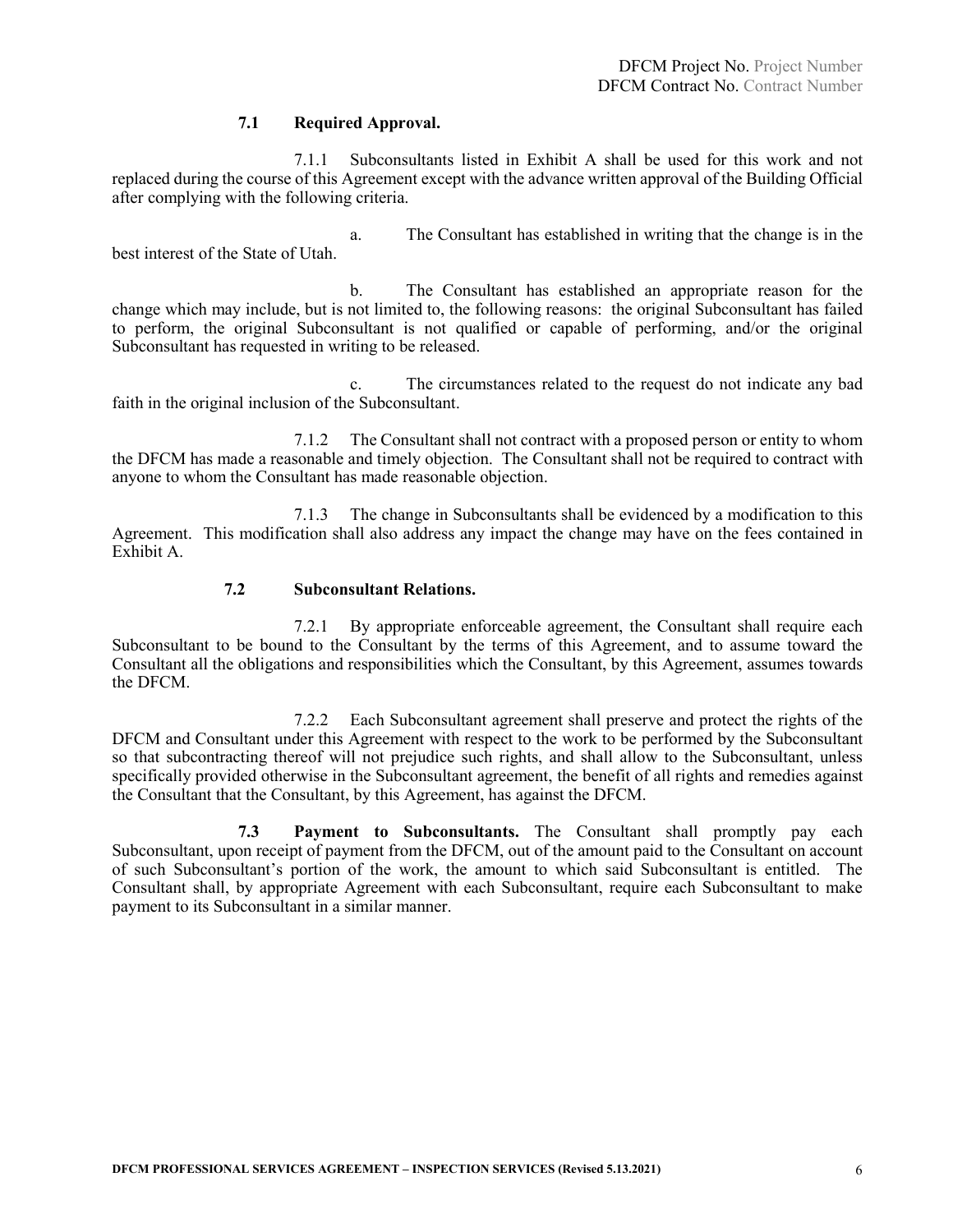#### **ARTICLE 8. COMMUNICATION AND DOCUMENTATION**

**8.1 Communications.** Consultant shall promptly communicate to the Building Official and DFCM's Representative. Consultant may communicate directly with the Contractor about any Stop Work Order, an urgent health or safety matter at the site, or if the direct communication with the Contractor will facilitate the performance of the work by the Contractor. Any communication with the Contractor must be part of the inspector's report prepared at the site. Consultant shall not be entitled to rely upon any representation, statement or conduct of any person or entity, except as provided in this Agreement.

**8.2 Documentation in General.** Consultant shall prepare written reports to document the results of all inspections and tests and any discussions thereof with the Contractor. Consultant shall also take photographs and other means of documentation as may be appropriate. Consultant shall be prepared to take photographs of any inspection where such photograph assists in the understanding of the condition of the site or facility being inspected.

**8.3 Inspection Reports.** Consultant shall make a written report of each inspection indicating whether there is compliance with the project drawings and specifications, project specific criteria, and applicable codes. This report must be completed before leaving the project site. A copy of the inspection report listing necessary corrections shall be left with the Contractor's superintendent. Consultant shall make note of all retests and associated expenses on the monthly invoice. Consultant shall provide a copy of all reports to the Building Official, DFCM's Representative, and the A/E (Architect/ Engineer) within two (2) business days of the inspection. Failure to timely deliver the inspection report may be considered a material breach of this agreement and DFCM may pursue all available remedies. This delivery is to be accomplished by electronic mail.

**8.4 Unresolved Issues.** Consultant shall provide a list of unresolved issues attached to each report.

**8.5 Special Inspection and Testing Reports.** Consultant shall provide a report of the results of special inspections and materials tests to the Building Official, DFCM's Representative, and the A/E within two (2) business days. Consultant shall notify Building Official of test or inspections that have failed and are not immediately correctable.

**8.6 Immediate Notification of Unusual Problems**. In addition, Consultant shall promptly notify the Building Official by telephone of any unusual problems discovered during the inspection. If the Building Official does not answer the telephone call, then a voice message shall be left for the Building Official.

**8.7 Final Report.** Upon completion of each project, Consultant shall provide to the Building Official an electronic copy of the following as applicable:

8.7.1 A final inspection and recommendation from the building inspector assigned to that project to allow occupancy and to issue the Certificate of Occupancy based on the building meeting all applicable laws and codes;

8.7.2 A Certificate of Fire Clearance from the Fire Marshal;

assigned to the project;

8.7.4 The approval of the state elevator inspector where applicable;

8.7.3 A final inspection report and approval of the Special Inspection firm

8.7.5 The approval of the state boiler inspector where applicable;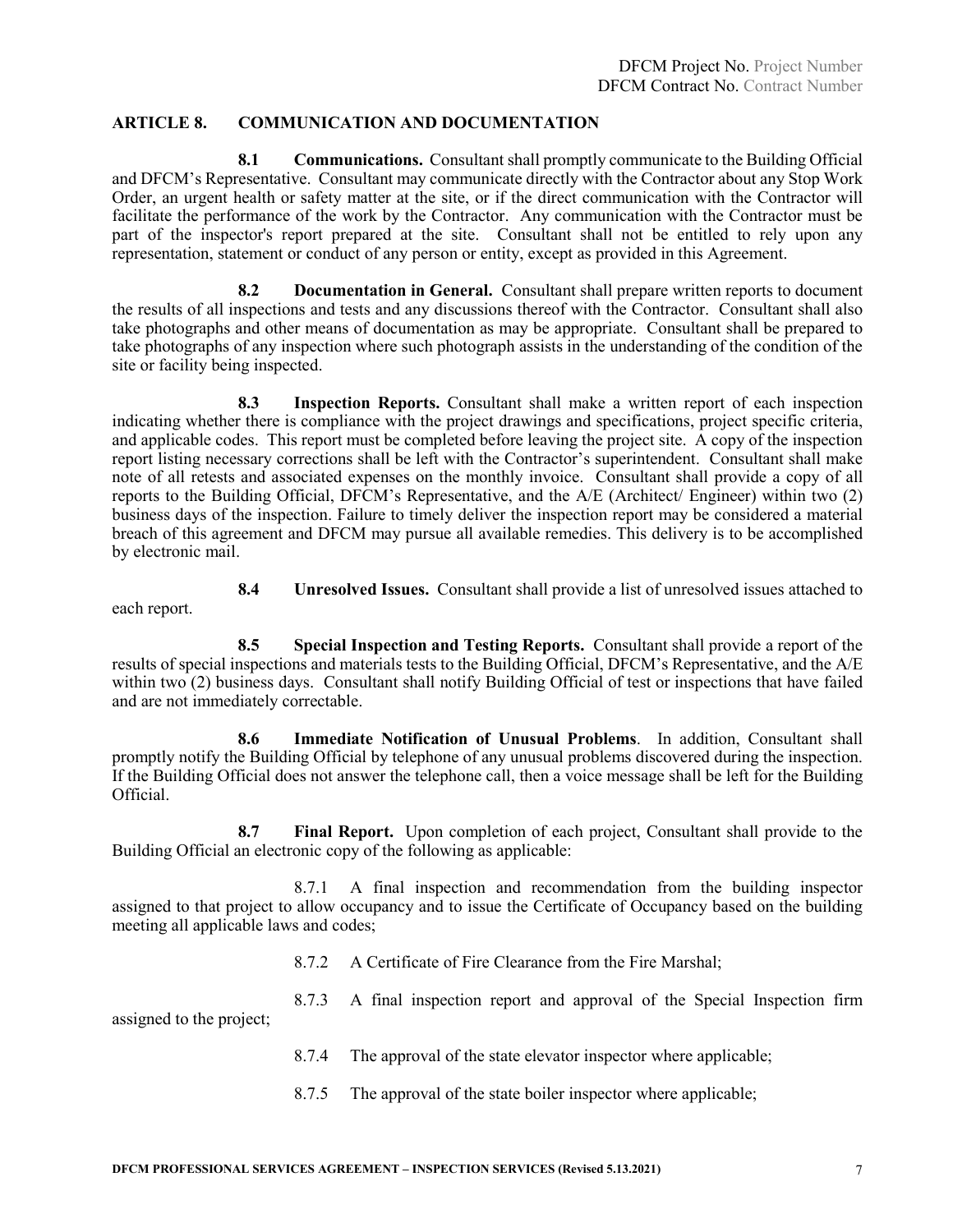contamination;

8.7.6 Verification that the domestic water lines have been tested and are free from

8.7.7 Submittal of the "installation certificate" for the stucco system when required by the evaluation report;

8.7.8 A final report from the smoke control Special Inspector as applicable;

8.7.9 Steel Fabricators certificate of compliance. (When steel fabrication takes place in an "approved fabrication shop" the fabricator shall submit a certificate of compliance to the Building Official stating that the work was performed in accordance with the approved construction documents per IBC1704.2.2).

**8.8 Copies to Agencies.** Upon Request, Consultant shall provide a copy of the above reports to the Using Agency.

**8.9 Modification to Report Requirements.** Notwithstanding the provisions of Article 2, the requirements of this Article 8 may be modified through alternative provisions contained in the attachments to this Agreement.

**ARTICLE 9. APPEAL OF CONSULTANT'S DECISIONS**. Consultant shall cooperate with and participate in any appeal made pursuant to the DFCM's appeal process of Consultant's decisions. Consultant shall provide reports, documentation, and testimony as required. Consultant shall be compensated for its reasonable costs to respond to an appeal only if the Consultant's decision is upheld in the appeal.

**ARTICLE 10. HAZARDOUS OR EMERGENCY SITUATIONS; STOP WORK ORDERS.** If the Consultant encounters a hazardous or emergency situation, the Consultant is authorized to issue any warranted Stop Work Order or any other customary means of resolving the hazardous or emergency situation. The Consultant shall immediately inform the Building Official and the DFCM Representative of any action taken and provide a detailed analysis in the report prepared at the site. On the same day that the Stop Work Order is issued, Consultant shall provide a copy of this report to the Building Official and the DFCM Representative. This delivery may be accomplished through electronic means.

**ARTICLE 11. INSURANCE.** To protect against liability, loss and/or expense in connection with the performance of services described under this agreement, the Consultant shall obtain and maintain in force during the entire period of this agreement without interruption, at its own expense, insurance as listed below from insurance companies authorized to do business in the State of Utah. Consultant shall require that the insurance requirements contained in this Article be met by each testing and inspection firm with which it subcontracts to accomplish its responsibilities under this Agreement. The following are minimum coverages that may be supplemented by additional requirements contained in the Solicitation for Consultant Services or any other document used to procure Consultant's services.

**11.1 Professional Liability Insurance.** The Consultant shall maintain, at its expense, Professional Liability Insurance, on a "claims made" basis, with an aggregate policy limit of not less than \$2,000,000 and not less than \$1,000,000 per occurrence. Any change in this insurance requirement shall be noted in an attachment to this Agreement. Unless project specific insurance is required by the DFCM through a provision in the Solicitation for Consultant Services or an attachment to this Agreement, this coverage may be written under a practice policy with limits applicable to all projects undertaken by the Consultant but the coverage must be maintained in force for the discovery of claims for a period of three (3) years after the date final payment is made to the consultant under this Agreement. The policy must contain a "retroactive" or "prior-acts" date which precedes the earlier of, the date of this Agreement or the commencement of the Consultant's services. The policy must also include contractual liability coverage applicable to the indemnity provision of this Agreement for those portions of the indemnity provisions that are insured under the Consultant's policy.

**11.2 Worker's Compensation Insurance and Employers' Liability Insurance.**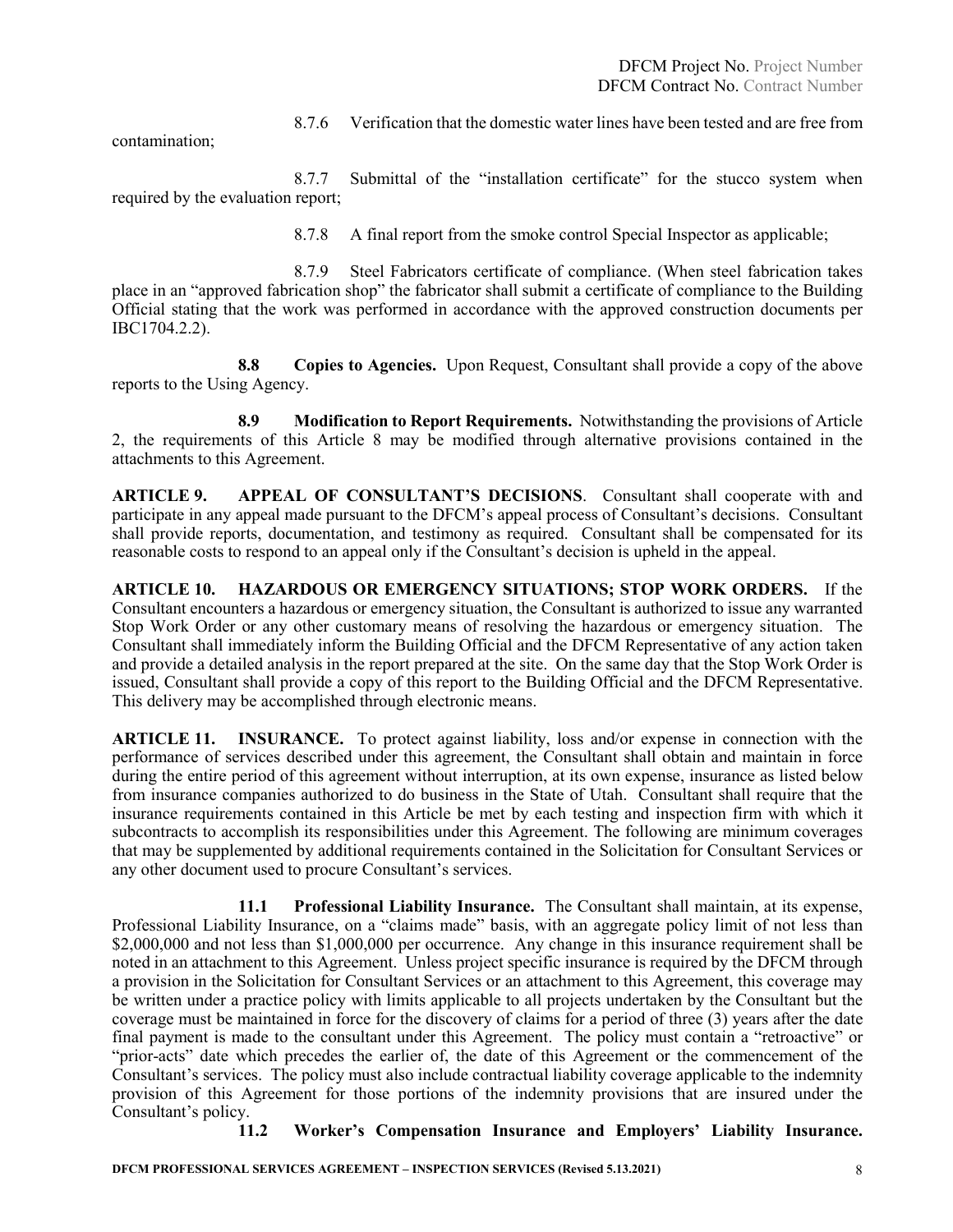Worker's Compensation Insurance shall cover full liability under the Worker's Compensation laws of the jurisdiction in which the work is performed at the statutory limits required by said jurisdiction's laws.

**11.3 Commercial General Liability Insurance.** Commercial General Liability Insurance shall be on an "occurrence basis" and shall include insurance for premises and operations, independent contractors, projects/completed operations, and contractual liability coverage with limits not less than listed below. The State of Utah shall be named as an additional insured party, as primary coverage and not contributing, and the policy shall be endorsed to include a waiver of subrogation in favor of the State of Utah.

| \$1,000,000 | General Aggregate                       |
|-------------|-----------------------------------------|
| \$1,000,000 | Products-Completed Operations Aggregate |
| \$500,000   | Personal and Advertising Injury         |
| \$500,000   | Each Occurrence                         |

**11.4 Other Insurance Coverages.** Consultant shall maintain the following insurance at levels Consultant determines: Comprehensive Automobile Liability Insurance, Valuable Papers and Records Coverage and Electronic Data Processing (Data and Media) Coverage, and Aircraft Use. Any minimum requirements for these insurance coverages will be identified in the Solicitation for Consultant Services or any other document used to procure Consultant's services. Any type of insurance or any increase of limits of liability not described in this agreement which the Consultant requires for its own protection or on account of any statute, rule, or regulation shall be its own responsibility and at its own expense.

**11.5 Not Relieve Responsibility.** The carrying of insurance required by this agreement shall not be interpreted as relieving the Consultant of any other responsibility or liability under this agreement or any applicable law, statute, rule, regulation or order.

#### **ARTICLE 12. TERMINATION**

**12.1 Termination by Consultant**. This Agreement may be terminated by Consultant upon seven (7) calendar days written notice should the DFCM fail substantially to perform, through no fault of the Consultant and the DFCM has failed to cure the failure to perform within fourteen calendar(14) days of the DFCM's receipt of written notice of its failure to perform. Upon termination of this Agreement, the Consultant shall deliver all work performed to the DFCM. In the event of termination, the Consultant shall be compensated for services properly performed under this Agreement up to date of the notice of termination. The Consultant agrees that in the event of such termination of default and such default is not successfully challenged by DFCM, its total remedy and monetary recovery from the DFCM is limited to full payment for all work performed, reimbursables, under this Agreement up to the date of termination as well as any reasonable monies owed as a result of the Consultant having to terminate contracts necessarily entered into by the Consultant pursuant to this Agreement. Consultant further acknowledges that in the event of such termination, all work product, which includes but is not limited to all manuals, forms, contracts, schedules, reports, comments and any and all documents produced by Consultant under this Agreement up to the date of termination are the property of the DFCM.

**12.2 Termination by DFCM.** The performance of service under this Agreement may be terminated by the DFCM in whole or in part at any time, whenever the DFCM shall determine that such termination is in the best interest of the DFCM. This includes any termination by DFCM for convenience or for cause. Any such termination shall be affected by delivery to Consultant of a written notice of termination specifying the extent to which performance of work under the Agreement is terminated and the date upon which such termination becomes effective. The Consultant agrees that in the event of such termination, its total remedy and monetary recovery from the DFCM is limited to full payment for all work performed, plus reimbursables, under this Agreement up to the date of termination. Consultant further acknowledges that in the event of such termination, all work product, which includes but is not limited to all manuals, forms, contracts, schedules, reports, comments and any and all documents produced by Consultant under this Agreement up to the date of termination are the property of the DFCM.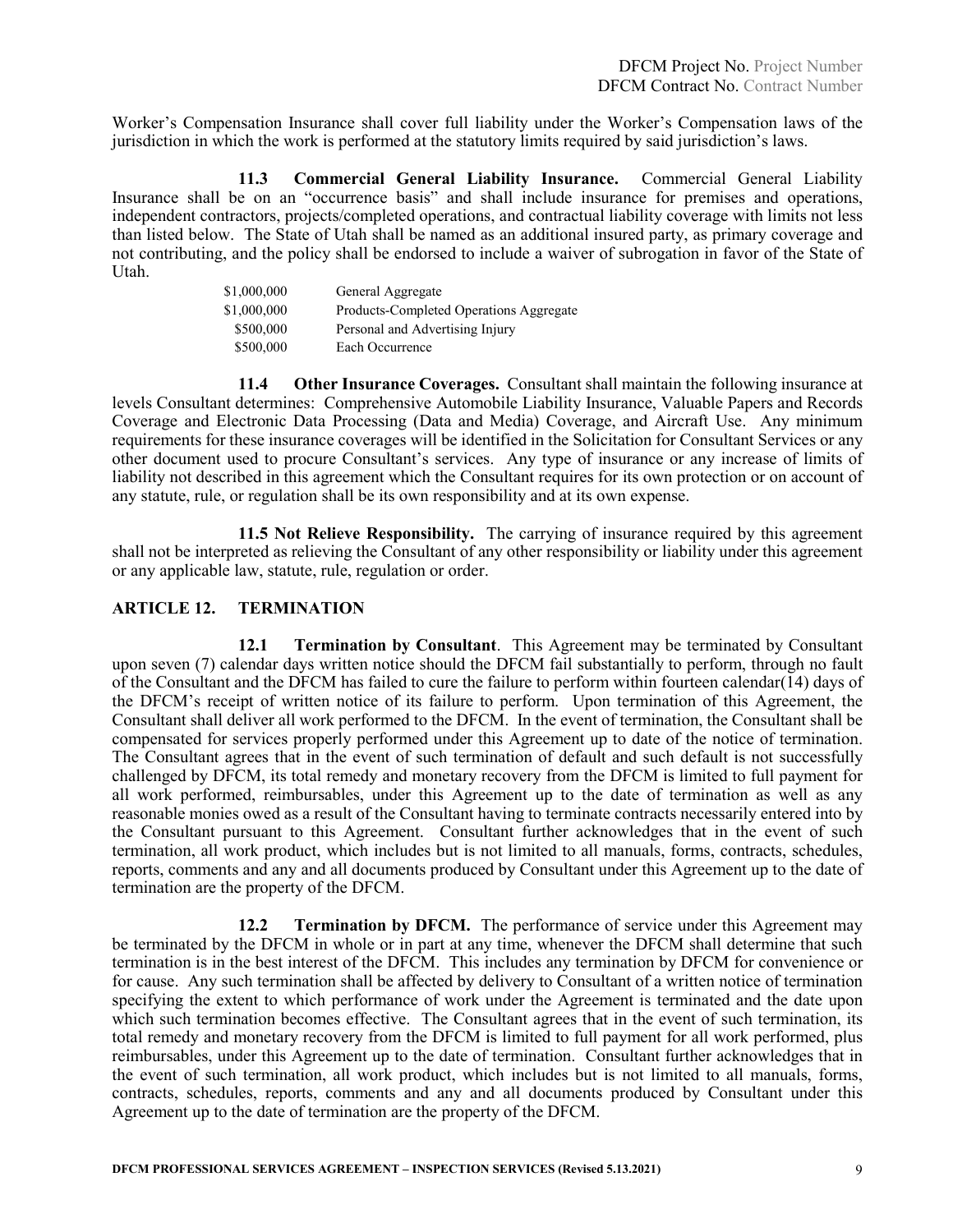#### **ARTICLE 13. PRELIMINARY RESOLUTION EFFORTS (PRE), CLAIMS AND DISPUTES;**

**13.1 DFCM GENERAL CONDITIONS REQUIREMENTS APPLY.** The provisions of Articles 7.7. through and including 7.14 of the [DFCM General Conditions](https://dfcm.utah.gov/construction-management/#documents) shall apply to Preliminary Resolution Efforts, Claims and Disputes under this Agreement. References in said Articles 7.7 through and including 7.14 to the term "Contractor" and "Subcontractor" shall refer to the Consultant and Subconsultants or Subcontractors at any tier under this Agreement, respectively.

**13.2 TIME FOR FILING.** Notwithstanding paragraph 13.1 above, the PRE must be filed in writing with the DFCM Representative within twenty-one (21) days of any of the following:

13.2.1. Issuance of a denial by DFCM of a Consultant request for additional monies or other relief under this Agreement;

13.2.2. In the case of a Subconsultant, after the expiration of the time period for the Consultant/Subconsultant PRE process under Paragraph 7.7.5 of the [DFCM General Conditions;](https://dfcm.utah.gov/construction-management/#documents) or

13.2.3. When the Consultant knows or should have known about any other issue where the Consultant seeks additional monies, time or other relief from the State of Utah or DFCM.

**13.3 Not Limit DFCM Rights.** As stated in [Rule R23-26-1\(6\),](https://rules.utah.gov/publicat/code/r023/r023-026.htm) this does not limit the right of DFCM to have any of its issues, disputes or claims considered. DFCM reserves all rights to pursue its issues, disputes or claims in law or equity including, but not limited to, any or all of the following: damages, delay damages and impacts, losses, liability, patent or latent defects, or failure to perform under this Agreement. If the Director appoints an expert or a panel to consider any such issue(s), dispute(s) or claims(s) of DFCM, the Consultant shall cooperate with such expert or panel process.

#### **ARTICLE 14. MISCELLANEOUS PROVISION.**

**14.1 Safety.** The Consultant shall ensure that all employees and Subconsultants are aware of safety requirements before arriving on site. Safety requirements include, but are not limited to, wearing approved hard hat, safety glasses, and footwear.

**14.2 Ownership of Work Product.** All work product, which includes, but is not limited to all manuals, forms, contracts, schedules, reports, documentation, photographs, data, electronic data, comments and any and all documents supplied to or produced by Consultant under this Agreement are the property of the DFCM. Said work product and the information contained therein are the exclusive property of the DFCM and are not to be used by Consultant on any other projects with any other parties except by the advance written agreement of the DFCM. Consultant agrees to maintain the level of confidentiality, to the extent permitted by law, needed to protect the State's interest in the design, construction, and management of the project.

**14.3 Legal Relationship**. This Agreement is for the performance of services and not the sale of goods, and is to be construed according to the laws of the State of Utah. Consultant's relationship to the State is that of an independent contractor. No partner or employee of Consultant shall, by reason of this Agreement, become an employee of the State of Utah. The Consultant shall have no authorization, expressed or implied, to bind the DFCM or the State of Utah to any agreement, settlement, liability, or understanding whatsoever, nor to perform any acts as agent for the DFCM or the State of Utah except as specifically set forth in this Agreement. The DFCM shall identify the desired performance outcome and the Consultant shall determine the manner and method of achieving that outcome consistent with professional and customary practices. Nothing in this section is intended to limit or reduce any governmental immunities to the extent any may be available to Consultant by reason of its performance of inspections on behalf of the State of Utah.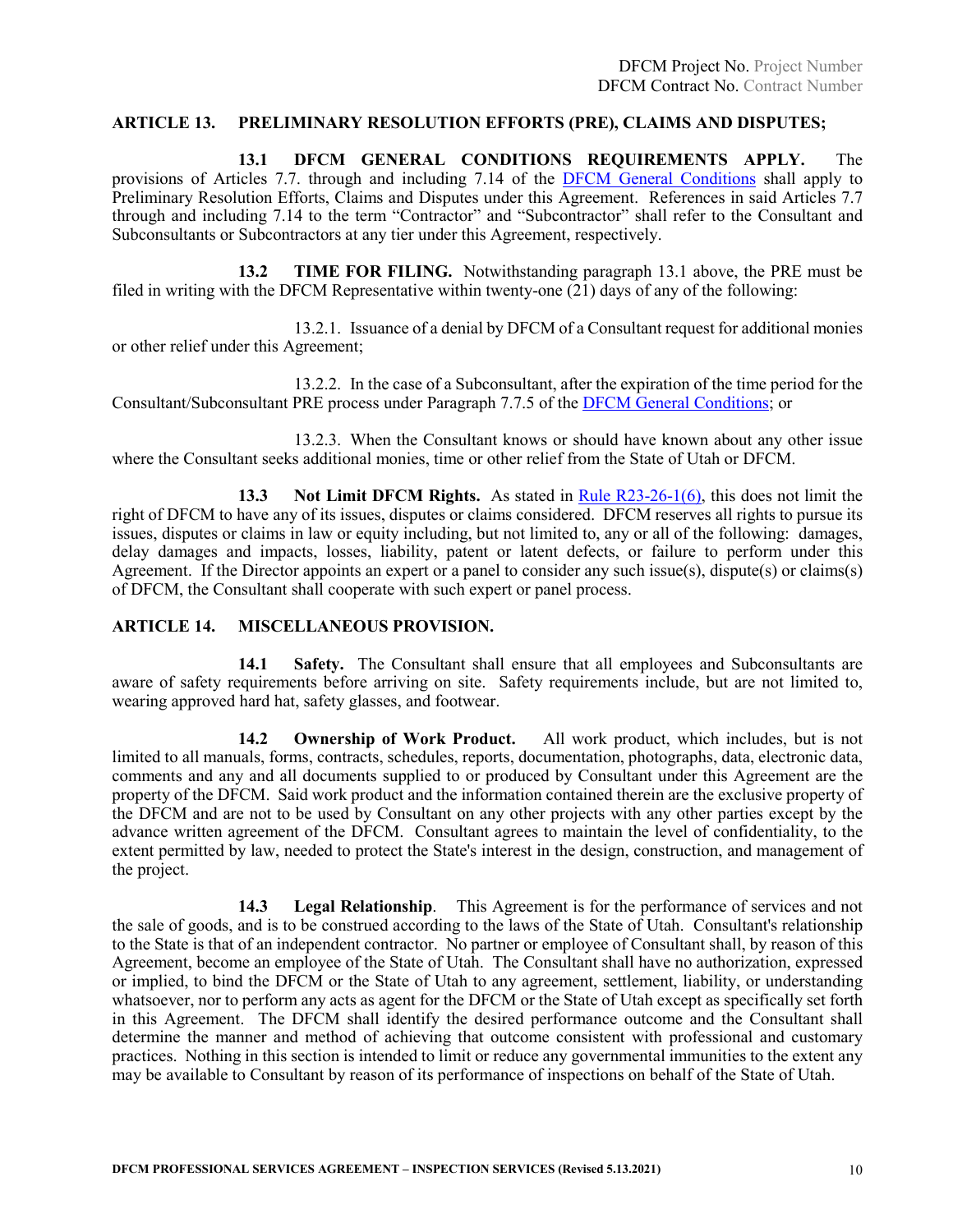**14.4 Assignment.** This Agreement shall be binding upon and inure to the benefit of the parties and their successors and assigns; provided, however, that neither party shall assign its obligations hereunder without the prior written consent of the other.

**14.5 Hold Harmless Requirement.** To the fullest extent permitted by law, the Consultant hereby agrees to indemnify and save harmless the State of Utah, the Division of Facilities Construction and Management, their officers, agents and employees any anyone for whom DFCM may be held liable from and against any and all claims, damages or liabilities arising from negligent or wrongful acts, errors or omissions of the Consultant and its Subconsultants or subcontractors at any tier and anyone for whom Consultant may be liable.

**14.6 Ownership of Documents.** All work product, which includes but is not limited to all manuals, forms, contracts, schedules, reports, comments and any and all documents supplied to or produced by Consultant under this Agreement are the property of the DFCM, whether the work for which they are made is executed or not.

**14.7 DFCM Reviews, Limitations.** No review by the DFCM or any entity/user , approval or acceptance, or payment for any of the services required under this Agreement shall be construed to operate as a waiver by the DFCM of any right under this Agreement or of any cause of action arising out of the performance or nonperformance of this Agreement, and the Consultant shall be and remain liable to the DFCM in accordance with applicable law for all damages to the DFCM caused by the Consultant's acts, errors and/or omissions.

**14.8 Discrimination and Sexual Harassment Prohibited.** Pursuant to the laws of the State of Utah, the Consultant, or any person acting on behalf thereof, will not discriminate against any employee or applicant for employment because of race, creed, color, sex, religion, ancestry or national origin. To the extent applicable, said persons will comply with all provisions of Executive Order No. 11246 dated September 24, 1965 and rules, regulations, orders, instructions, designations and other directives promulgated pursuant thereto. The Consultant, or anyone for whose act the Consultant may be liable, shall not act in any manner as would violate the laws, regulations and policies of the United States or the State of Utah prohibiting sexual harassment.

**14.9 Performance Evaluation.** DFCM may conduct a performance evaluation of the Consultant's services, including specific personnel of Consultant or any Subconsultant at any time. Results of any evaluation will be made available to the Consultant.

**14.10 Statute of Limitation and Statute of Repose.** An action by or against the Consultant, the Consultant's Subconsultant, agent, independent Subconsultant, or anyone for whom the Consultant may be liable, shall comply with and be bound by the applicable and lawful statute of limitation and statute of repose provisions. Notwithstanding this, any action by or against the Consultant, the Consultant's Subconsultant, agent, independent Subconsultant, or anyone for whom the Consultant may be liable, that is based in contract or warranty shall be commenced within six (6) years of the date of substantial completion of the improvement or abandonment of construction except that such period of limitation shall be modified as follows:

14.10.1 Fraudulent Concealment. In the event that the Consultant, the Consultant's Subconsultant, agent, independent Subconsultant, or anyone for whom the Consultant may be liable has fraudulently concealed the act, error, omission or breach of duty, or the injury, damage or other loss caused by the act, error, omission or breach of duty, the six year period shall not begin to run until such time as the DFCM discovers or, through the exercise of reasonable diligence, should have discovered its claim.

14.10.2 Willful and Intentional. In the event that the Consultant, the Consultant's Subconsultant, agent, independent Subconsultant, or anyone for whom the Consultant may be liable commits a willful or intentional act, error, omission, or breach of duty, the six-year period shall not begin to run until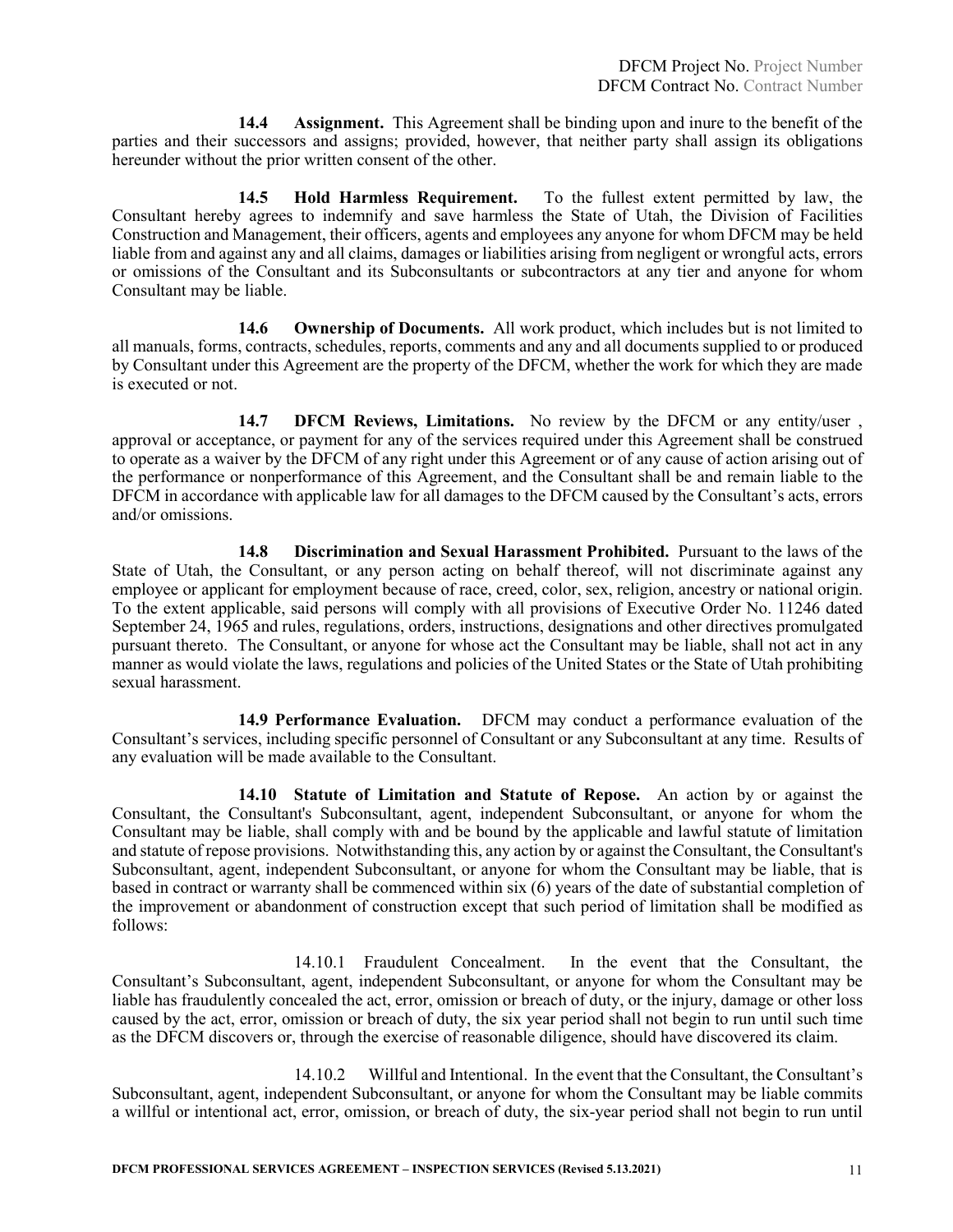such time as the DFCM discovers or, through the exercise of reasonable diligence, should have discovered its claim.

14.10.3 Unintentional and Nonfraudulent Latent Acts, Errors, Omissions or Breaches of Duty. In the event of an unintentional and nonfraudulent latent act, error, omission or breach of duty, the DFCM shall have the time period allowed by Utah law and the Utah Code, unless a longer period is provided for in an attachment to this Agreement.

14.10.4 **"**Different Period of Limitation" from Utah Code. These provisions are understood and agreed to by the Consultant as establishing a "different period of limitations" as that terms is used i[n UCA 78B-2-225\(3\)\(a\)](https://le.utah.gov/xcode/Title78B/Chapter2/78B-2-S225.html?v=C78B-2-S225_1800010118000101) or any other similar statute of the Utah Code. These provisions are not intended to shorten any time period allowed by Utah law and code for non-contract actions, including but not limited to, those based in tort.

**14.11 Waivers.** No waiver by the DFCM or Consultant of any default shall constitute a waiver of the same default at a later time or of a different default.

**14.12 Applicable Law and Venue.** This Agreement shall be construed in accordance with the laws of the State of Utah. Venue for any legal proceeding regarding this Agreement shall in the Salt Lake County, State of Utah.

**14.13 Authority to Execute**. The Consultant and DFCM each represent that the execution of this Agreement and the performance thereunder is within their respective duly authorized powers.

**14.14 Anti-boycott Israel Act.** In accordance with Utah Code § 63G-27-201, unless this Agreement is for a total value of less than \$100,000 or Consultant has fewer than 10 full time employees: (1) the Consultant certifies that the Consultant is not currently engaged in a boycott of the State of Israel; and (2) the Consultant agrees not to engage in a boycott of the State of Israel during the duration of this Agreement.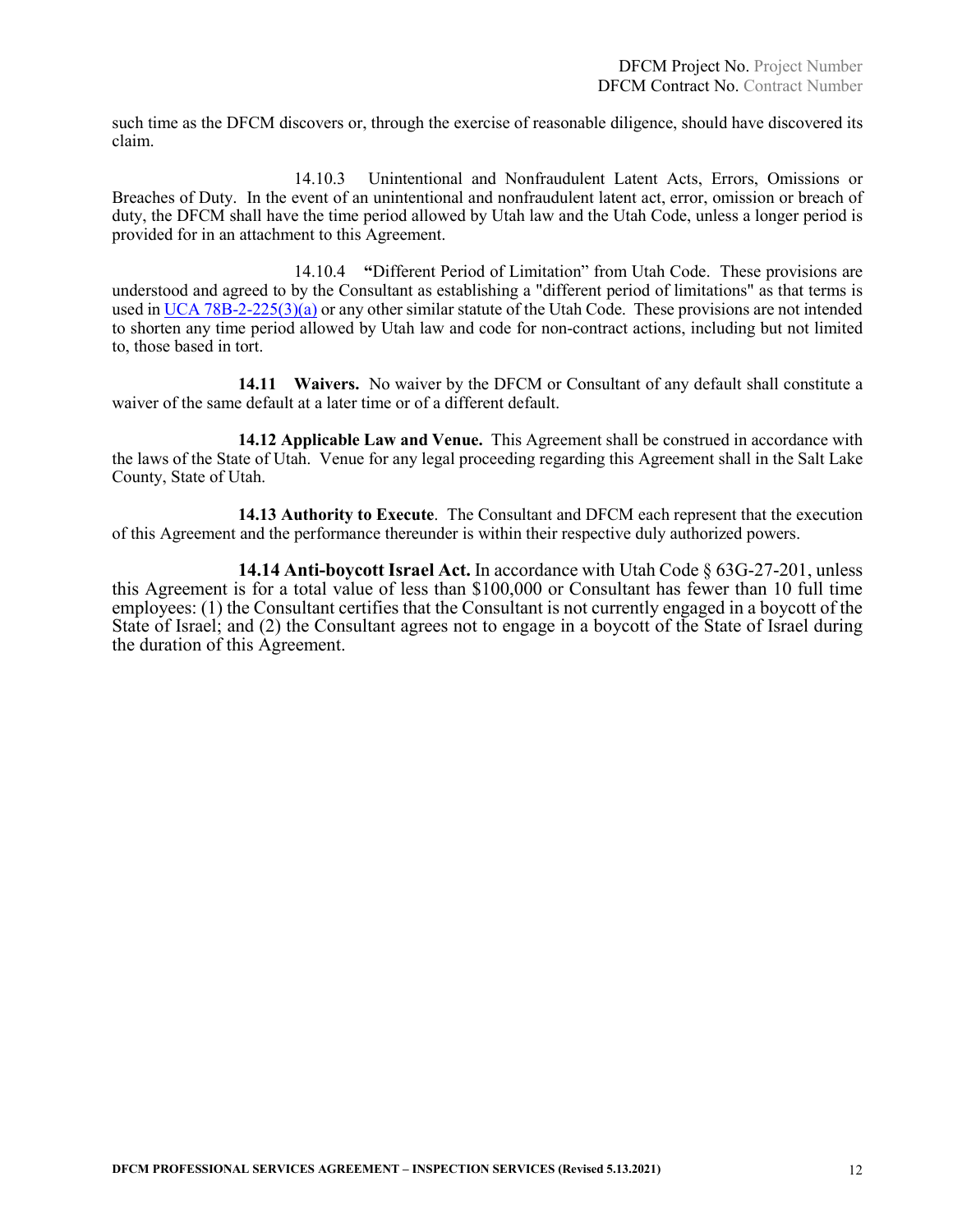**IN WITNESS WHEREOF,** the parties hereto have entered into this Agreement on the day and year first above written.

### **CONSULTANT:**

Contractor Name

**ATTORNEY GENERAL** May 12, 2020 By: MIKE KELLEY<br>
Asst Attorney General<br>
DFCM Asst Attorney General

# APPROVED AS TO FORM: **DIVISION OF FACILITIES CONSTRUCTION**

 $\frac{\frac{k}{S}}{\text{Division of Finance}}$   $\frac{\frac{k}{S}}{\text{David D. Williams, Jr.}}$   $\frac{\frac{k}{S}}{\text{David D. Williams, Jr.}}$ 

Approved for expenditure: Approved as to availability of funds:

David D. Williams, Jr. DFCM Financial Director

\*Electronic signatures are effective when the AIM Status History page is attached to this agreement following this signature page. The AIM Status History page identifies the State signatures.